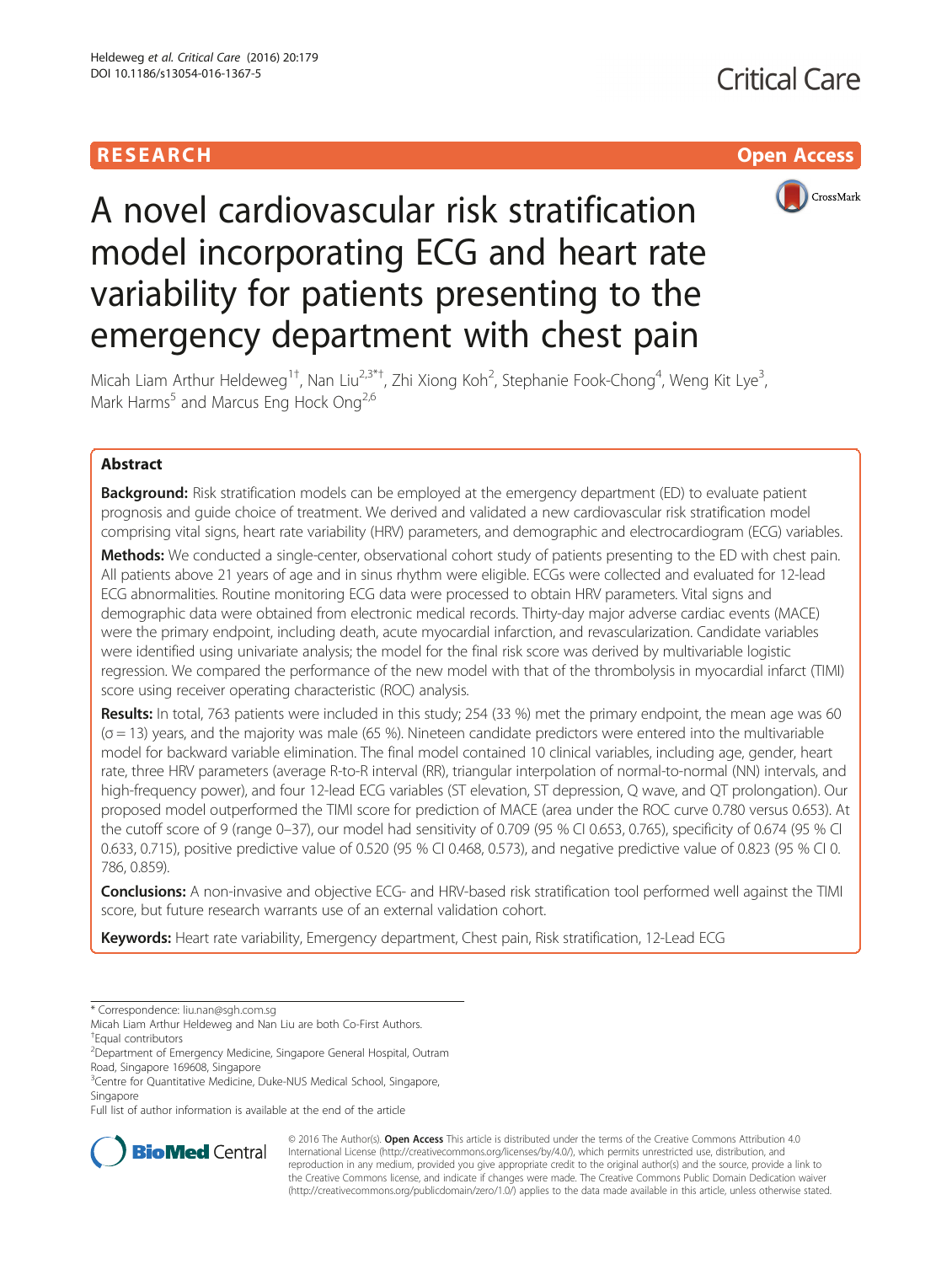# Background

Chest pain is the most frequent complaint in patients over 45 years of age presenting to the emergency department (ED) in the USA [[1](#page-7-0)]. The first priority in the evaluation of patients with chest pain is risk stratification to differentiate those who are in acute cardiovascular distress from those who are not. Risk stratification allows for an appropriate therapeutic strategy and an effective allocation of ED resources.

The American College of Cardiology/American Heart Association (ACC/AHA) practice guidelines recommend the use of validated risk scoring models such as the thrombolysis in myocardial infarction (TIMI), platelet glycoprotein IIb/IIIa in unstable angina: receptor suppression using integrilin (PURSUIT), and global registry of acute coronary events (GRACE) for cardiovascular risk stratification [\[2](#page-7-0)–[6\]](#page-8-0). However, commonly employed cardiovascular risk models rely on traditional clinical indicators that are subjective, susceptible to risk factor modification (e.g., anticholesterol or antihypertensive therapy), may not be immediately available, and often do not correlate well with long-term or short-term outcomes [\[7](#page-8-0)–[10\]](#page-8-0). Consequently, there is a need for a quantitative and rapid method to guide patient disposition in the ED.

Heart rate variability (HRV) parameters are quantitative measures of the interval between adjacent QRS complexes, mathematically derived from the electrocardiogram (ECG) [\[11](#page-8-0)–[13](#page-8-0)]. Beat-to-beat interval fluctuations principally represent the short-term cardiovascular control exercised by the autonomic nervous system [\[14](#page-8-0)]. There is an increasing recognition of HRV parameters as powerful independent predictors of many cardiovascular pathological conditions [\[15](#page-8-0)–[24\]](#page-8-0), and their potential role in early cardiovascular risk stratification [[25, 26](#page-8-0)].

This study aims to develop a novel risk stratification model composed of HRV parameters, demographic data, traditional vital signs and 12-lead ECG variables for the prediction of major adverse cardiac events (MACE) in patients with chest pain (henceforth referred to as the Singapore General Hospital Emergency Department risk stratification model (SEDRSM)). This study hypothesizes that the SEDRSM will perform better than an established risk stratification tool (TIMI) at predicting MACE within 30 days of a patient presenting to the ED with chest pain.

# Methods

# Design and setting

We conducted a prospective, non-randomized, observational study of patients presenting to the ED with chest pain from March 2010 until August 2015. This study was performed at the ED of the Singapore General Hospital (SGH), a tertiary care hospital in Singapore. ED triage is performed by nurses using the national Singaporean patient acuity category scale (PACS), a symptom-based triage system without strict physiological criteria. ED patients are classified with a PACS score, which ranges from 1 to 4 and represents the degree of urgency in patient attendance. Patients with PACS 1 are the most critically ill, those with PACS 2 are non-ambulant, those with PACS 3 are ambulant, and those with PACS 4 are non-emergencies. Our study focuses on patients presenting with chest pain, who routinely receive a 12-lead ECG investigation (Philips PageWriter TC50 Cardiograph) during triage and are placed in PACS 1 or 2 units where they receive further ECG monitoring (ZOLL X Series Monitor defibrillator). The study was approved by the local ethics committee (SingHealth Centralised Institutional Review Board, Singapore) with a waiver of patient consent.

#### Patient recruitment and eligibility

All patients older than 21 years of age with a primary complaint of non-traumatic chest pain were eligible. Patients presenting in non-sinus rhythm (arrhythmias, asystole, complete heart blocks, or pacemaker rhythms) were excluded due to interference of these phenomena with the interpretation of QRS complexes. Similarly, patients with a high percentage of artifacts, ectopic beats, and non-sinus beats (>30 % of ECG recordings) were excluded due to their potential biasing effect on the HRV calculations [[27\]](#page-8-0). Finally, patients who were lost to follow up or transferred to other (private) hospitals within the 30-day time frame were excluded, on account of inability to ascertain whether these patients had reached our primary endpoint.

#### Data collection and processing

All data were collected on standardized forms in a Research Electronic Data Capture (REDCap) database. The electronic medical records (EMRs) were analyzed for demographic characteristics, medical history, presenting symptoms, clinical information, and laboratory results.

A trained research coordinator prospectively downloaded 12-lead ECG tracings from the ZOLL X Series monitor defibrillator on a daily basis. We use our inhouse software package for ECG signal processing and parameter calculation [[28\]](#page-8-0). Noise was manually removed from the lead II ECG tracing and its sample of 6 minutes was stored in an Excel (Microsoft Office 2007; Microsoft, Redmond, WA, USA) file for further processing. A 5–28 Hz band-pass filter was applied to the lead II sample to facilitate peak detection [[29](#page-8-0)]. QRS complexes were detected using a threshold-plus-derivative method that has been previously validated [[28](#page-8-0)]. Time domain and frequency domain HRV parameters were calculated in accordance with the guidelines outlined by the Taskforce of the European Society of Cardiology [\[30](#page-8-0)].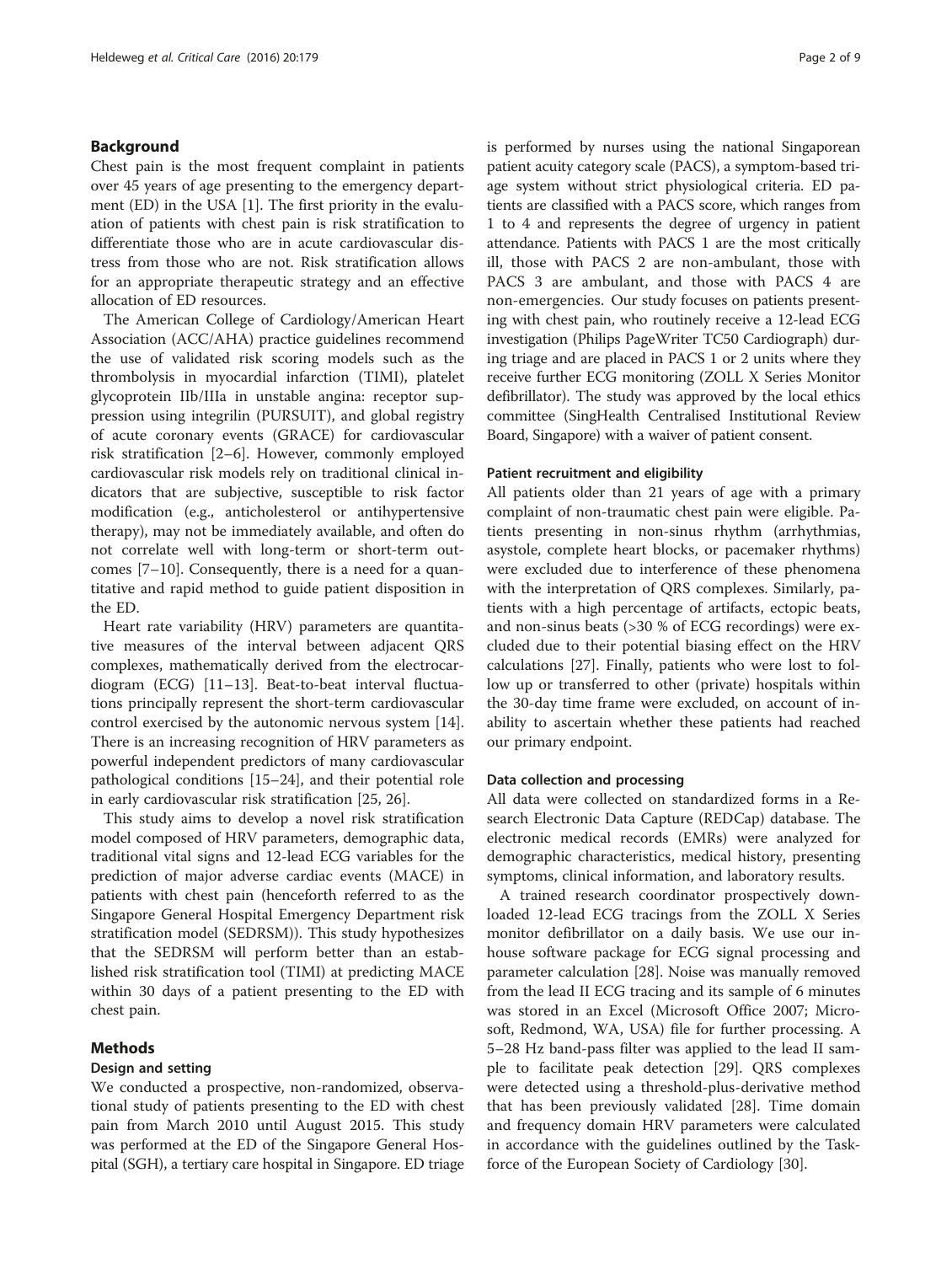Vital signs were recorded at initial ED patient presentation using the Propaq CS Vital Signs Monitor (Welch Allyn, Skaneateles, NY, USA). The first set of complete vital signs obtained at initial presentation was used for this study. The 12-lead ECG tracings recorded during triage were used for the evaluation of ECG variables. These tracings were recorded using a Philips PageWriter TC50 cardiograph and subsequently extracted for analysis and storage. A trained research associate, blinded to patient outcomes, ascertained whether the patient was in sinus rhythm, and evaluated the 12-lead ECG tracings for abnormalities. We followed the definitions of ECG variables as described in John Hampton's book "The ECG Made Easy".

We tested the SEDRSM against the TIMI score for unstable angina (UA)/non-ST elevation myocardial infarction (NSTEMI), a score that has been employed on the ED to predict MACE within 30 days of presentation to the ED with chest pain [[31\]](#page-8-0). Data pertaining to the TIMI score criteria were retrieved from the EMRs and used to construct the TIMI score.

#### **Outcomes**

The primary endpoint of this study, MACE, was a composite outcome of death, acute myocardial infarction, and revascularization, including coronary artery bypass graft (CABG) or percutaneous coronary intervention (PCI), within 30 days of presentation to the ED. Patients were followed up and EMRs were reviewed to ascertain whether the patient had experienced an endpoint criterion within 30 days after presentation.

#### Statistical analysis

SPSS (version 21.0; SPSS Inc, Chicago, IL, USA) software was used for statistical analysis. Derivation and validation of the SEDRSM was done in the same cohort. Univariate relationships between baseline characteristics and MACE were assessed using the appropriate statistical test, based on type and distribution of data. We tested normality of distribution by inspecting normality graphs and interpreting the Kolmogorov-Smirnov quantitative normality test.

A total of 16 HRV parameters, 13 ECG variables, 7 vital signs, and 3 demographic variables (age, gender, and race) were screened as candidate predictors of MACE using the same univariate analytical method described previously. Variables associated with a  $p$  value <0.05 were selected and categorized in order to facilitate scoring and increase applicability at the ED. HRV parameter category cutoffs were chosen based on the visual comparison between HRV parameter value and frequency of MACE occurrence. ECG variables were dichotomous. Vital signs and demographics were categorized based on recognized (physiological) cutoff values.

We introduced the categorized candidate variables into an automated likelihood ratio backward stepwise logistic regression model. The retained candidate variables were used to construct the SEDRSM. All unstandardized coefficients were normalized by dividing them by the smallest coefficient, and subsequently rounded off to the nearest integer. The SEDRSM score was then calculated by a simple arithmetic sum of the integers assigned to the criteria satisfied.

The overall goodness of fit of the model was assessed by the Hosmer-Lemeshow test. The predictive accuracy of the SEDRSM and TIMI score was assessed using the area under the receiver operating characteristic (AUROC) curve. Discriminatory values (i.e., sensitivity, specificity, positive predictive value, and negative predictive value) were also determined for both risk stratification models.

# Results

We included 763 patients in the study. The baseline characteristics of our total patient cohort and of those with and without a MACE (our primary endpoint) are shown in Table [1](#page-3-0). A total of 254 patients experienced a MACE, versus a total of 509 who did not. The mean age of our cohort was  $60$  (SD = 13) years. The majority of the population was male (65 %). In the group that experienced a MACE, the patients were older (61.75 years)  $(p = 0.001)$ , there were more male patients (72.8 %,  $p =$ 0.001) and more patients with diabetes mellitus (44.5 %,  $p = 0.001$ ), and fewer patients with respiratory disease (1.6 %,  $p = 0.012$ ). We also found that patients who experienced a MACE were more frequently admitted, specifically more often to general wards and intensive care wards. No other significant differences were found between the groups who did or not experience. The risk factors hypertension and hyperlipidemia were present in over half the cohort. The frequencies of all different types of MACE are shown in Table [2.](#page-3-0) The most frequent MACE was revascularization (24.5 %) by either PCI, or CABG, or both, followed closely by MI (23.6 %). Death (2.0 %) was the least frequent MACE experienced by patients in this cohort.

Table [3](#page-3-0) shows the univariate association between vital signs, HRV parameters, 12-lead ECG variables, and our endpoint. A total of 19 candidates for the SEDRSM, including gender and age, were identified ( $p < 0.05$ ). Heart rate and diastolic blood pressure were found to be significantly elevated in the cohort that experienced a MACE within 30 days. The presence of five ECG variables was strongly associated with the occurrence of a MACE within 30 days. Lastly, nine HRV parameters were found to be significantly different in the cohort that experienced a MACE versus the cohort that did not experience a MACE; these were average R-to-R interval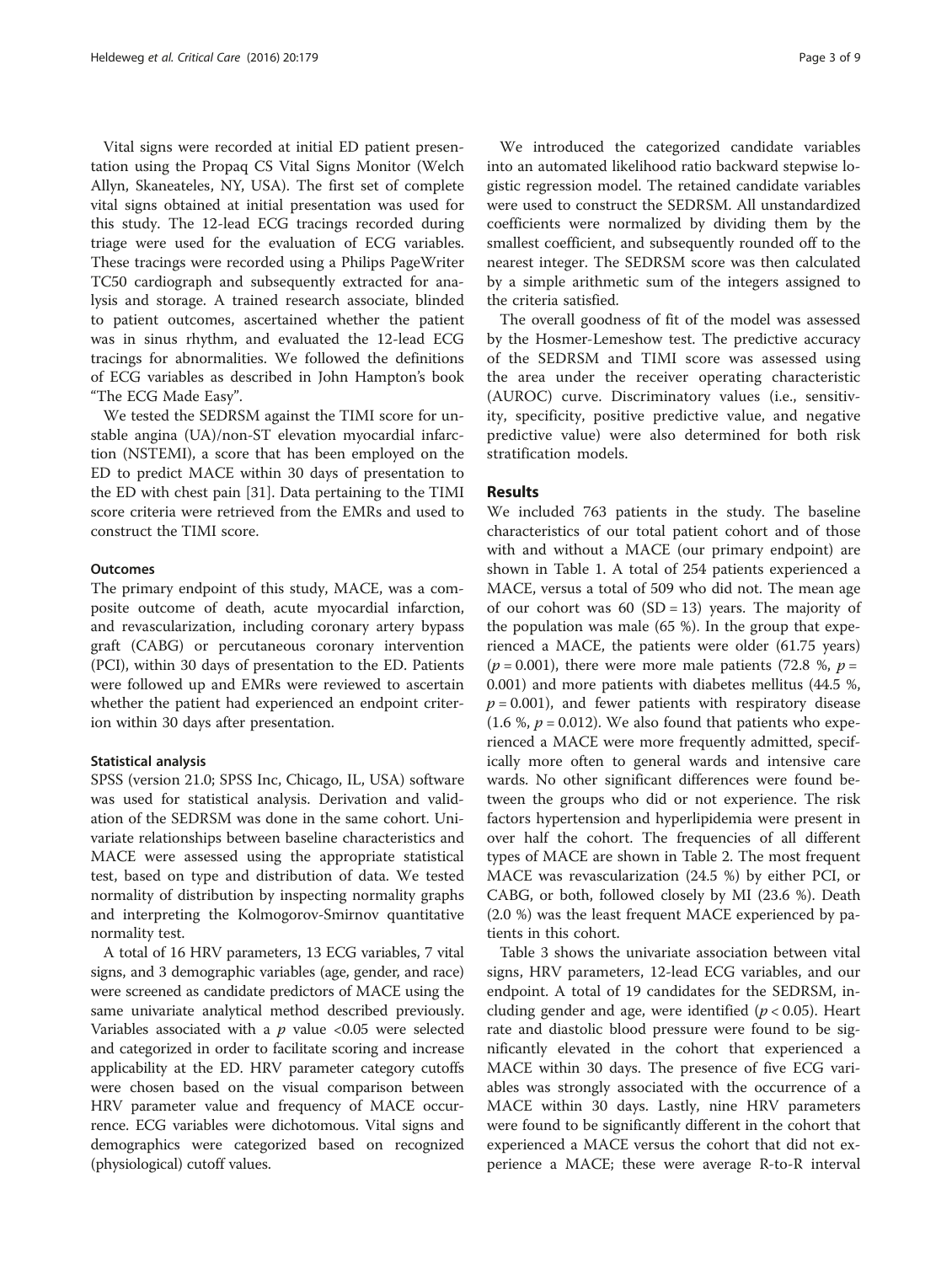<span id="page-3-0"></span>Table 1 Baseline characteristics of patients in the study

| Characteristics         | All patients  | <b>MACE</b>   | No MACE       | $P$ value |
|-------------------------|---------------|---------------|---------------|-----------|
|                         | $(n = 763)$   | $(n = 254)$   | $(n = 509)$   |           |
| Age in years, $\mu$ (o) | 60.49 (13.33) | 61.75 (11.86) | 59.86 (13.97) | 0.001     |
| Men                     | 496 (64.9)    | 185 (72.8)    | 310 (60.9)    | 0.001     |
| Race                    |               |               |               | 0.647     |
| Chinese                 | 489 (64.1)    | 168 (66.1)    | 321 (63.1)    |           |
| Malay                   | 144 (18.9)    | 47 (18.5)     | 97 (19.1)     |           |
| Indian                  | 106 (13.9)    | 30 (11.8)     | 76 (14.9)     |           |
| Other                   | 24(3.1)       | 9(3.5)        | 15(2.9)       |           |
| Medical history         |               |               |               |           |
| <b>IHD</b>              | 336 (44.0)    | 115(45.3)     | 221 (43.4)    | 0.643     |
| DM                      | 275 (36.0)    | 113 (44.5)    | 162 (31.8)    | 0.001     |
| Hypertension            | 492 (64.5)    | 173 (68.1)    | 319 (62.7)    | 0.149     |
| Hyperlipidemia          | 456 (59.8)    | 148 (58.3)    | 308 (60.5)    | 0.584     |
| Previous stroke         | 60 (7.9)      | 19(7.5)       | 41(8.1)       | 0.887     |
| Cancer                  | 32(4.2)       | 8(3.1)        | 24 (4.7)      | 0.345     |
| Respiratory disease     | 31(4.1)       | 4(1.6)        | 27(5.3)       | 0.012     |
| Renal disease           | 96 (12.6)     | 34 (13.4)     | 62 (12.2)     | 0.644     |
| CHF                     | 39(5.1)       | 10(3.9)       | 29(5.7)       | 0.383     |
| Previous PCI            | 175 (22.9)    | 64 (25.2)     | 111(21.8)     | 0.315     |
| Previous CABG           | 70 (9.2)      | 25 (9.8)      | 45 (8.8)      | 0.690     |
| Previous MI             | 114 (14.9)    | 41 (16.1)     | 73 (14.3)     | 0.519     |
| Disposition from ED     |               |               |               | < 0.001   |
| Admission to GW         | 354 (46.4)    | 96 (37.8)     | 258 (50.7)    |           |
| Admission to ICW        | 176 (23.1)    | 141 (55.5)    | 35(6.9)       |           |
| No admission            | 233 (30.5)    | 17(6.7)       | 216 (42.4)    |           |

Data are number (%) unless otherwise specified. Patients may have had more than one medical history and more than one disposition from the Emergency Department (ED). P values <0.05 were considered statistically significant. MACE major adverse cardiac event, SD standard deviation, IQR interquartile range, IHD ischemic heart disease, DM diabetes mellitus, CHF congestive heart failure, PCI percutaneous coronary intervention, CABG coronary artery bypass graft, MI myocardial infarct, GW general ward, ICW intensive care ward

(RR), SDRR (SD R-to-R interval), average HR, root mean square of successive differences (RMSSD), the number of interval differences of successive normal-to-normal (NN) intervals greater than 50 ms (NN50), the proportion derived by dividing NN50 by the total number of NN intervals (pNN50), triangular interpolation of NN interval histogram (TINN), very low frequency (VLF), and high frequency (HF).

|  | Table 2 Frequency of MACE types within 30 days |  |  |  |  |  |
|--|------------------------------------------------|--|--|--|--|--|
|--|------------------------------------------------|--|--|--|--|--|

| Event             | Number of patients (%) |
|-------------------|------------------------|
| Any MACE          | 254 (33.3)             |
| Death             | 15(2.0)                |
| ΜI                | 180 (23.6)             |
| PCI               | 161(21.1)              |
| CABG              | 29 (3.8)               |
| Revascularization | 187 (24.5)             |

Revascularization is a composite of percutaneous coronary intervention (PCI) and coronary artery bypass graft (CABG). Patients may have had more than one major adverse cardiac event (MACE). MI myocardial infarction

| Table 3 Comparison of vital signs, ECG variables, and HRV parameters  |  |  |
|-----------------------------------------------------------------------|--|--|
| in patients with and without MACE within 30 days of arrival at the ED |  |  |

|                        | No MACE       | MACE          | P-value    |
|------------------------|---------------|---------------|------------|
|                        | $(n = 509)$   | $(n = 254)$   |            |
| Vital signs, μ (σ)     |               |               |            |
| Temperature            | 36.4 (0.8)    | 36.4 (0.7)    | 0.517      |
| Heart rate             | 75 (22)       | 81 (23)       | $0.001*$   |
| Respiratory rate       | 18(1)         | 18(1)         | 0.791      |
| Systolic BP            | 139 (33)      | 138 (41)      | 0.690      |
| Diastolic BP           | 75 (18)       | 78 (21)       | $0.005*$   |
| SpO <sub>2</sub>       | 99 (3)        | 99(3)         | 0.505      |
| Pain score             | 2(4)          | 2(5)          | 0.090      |
| ECG variables, no. (%) |               |               |            |
| ST elevation           | 13(2.6)       | 52 (20.6)     | $< 0.001*$ |
| ST depression          | 13(2.6)       | 53 (20.9)     | $< 0.001*$ |
| T inversion            | 82 (16.1)     | 69 (27.2)     | $< 0.001*$ |
| Q wave                 | 17(3.3)       | 35 (13.8)     | $< 0.001*$ |
| QT prolongation        | 159 (31.2)    | 102 (40.2)    | $0.015*$   |
| Left axis deviation    | 36 (7.1)      | 18(7.1)       | 1.000      |
| Right axis deviation   | 15(2.9)       | 8(3.1)        | 1.000      |
| LBBB                   | 3(0.6)        | 2(0.8)        | 1.000      |
| RBBB                   | 36 (7.1)      | 15 (5.9)      | 0.645      |
| <b>IVCD</b>            | 3(0.6)        | 11(4.3)       | $0.001*$   |
| LAA                    | 7(1.4)        | 5(2.0)        | 0.546      |
| LVH                    | 62 (12.2)     | 41 (16.1)     | 0.144      |
| <b>RVH</b>             | 5(1.0)        | 1(0.4)        | 0.669      |
| HRV parameters, μ (σ)  |               |               |            |
| Average RR             | 0.824(0.241)  | 0.770 (0.233) | $0.001*$   |
| SD RR                  | 0.035(0.028)  | 0.029(0.031)  | $0.010*$   |
| Average HR             | 73.13 (21.16) | 78.11 (23.31) | $0.001*$   |
| SD HR                  | 3.27(2.66)    | 2.99(2.30)    | 0.135      |
| RMSSD                  | 0.028(0.031)  | 0.021(0.031)  | $0.001*$   |
| <b>NN50</b>            | 10.0 (26)     | 6.0(21)       | $0.018*$   |
| pNN50                  | 2.85 (8.42)   | 1.55(7.59)    | $0.013*$   |
| Triangular index       | 2.97 (1.96)   | 2.87 (1.94)   | 0.640      |
| TINN                   | 0.130(0.118)  | 0.102(0.113)  | $0.002*$   |
| Total power            | 0.470(0.140)  | 0.485(0.155)  | 0.428      |
| VLF power              | 0.217(0.169)  | 0.246(0.202)  | $0.030*$   |
| LF power               | 0.113(0.102)  | 0.110(0.083)  | 0.265      |
| Normalized LF          | 50.56 (30.52) | 52.99 (35.85) | 0.463      |
| ΗF                     | 0.113(0.110)  | 0.098(0.110)  | $0.029*$   |
| Normalized HF          | 49.44 (30.52) | 47.01 (35.85) | 0.463      |
| LF/HF ratio            | 1.02(1.33)    | 1.13(1.68)    | 0.428      |

Vital signs and heart rate variability (HRV) parameters are expressed as mean (μ) and standard deviation (σ). MACE major adverse cardiac events, BP blood pressure, ECG electrocardiograph, LBBB left bundle branch block, RBBB right bundle branch block, IVCD intraventricular conduction defect, LAA left atrial abnormality, LVH left ventricular hypertrophy, RVH right ventricular hypertrophy, HRV heart rate variability, NN normal-to-normal, SD standard deviation, RMSSD root mean square of successive differences,  $SpO<sub>2</sub>$  pulse arterial oxygen saturation, TINN triangular interpolation NN, VLF very low frequency, LF low frequency, HF high frequency.  $*P < 0.05$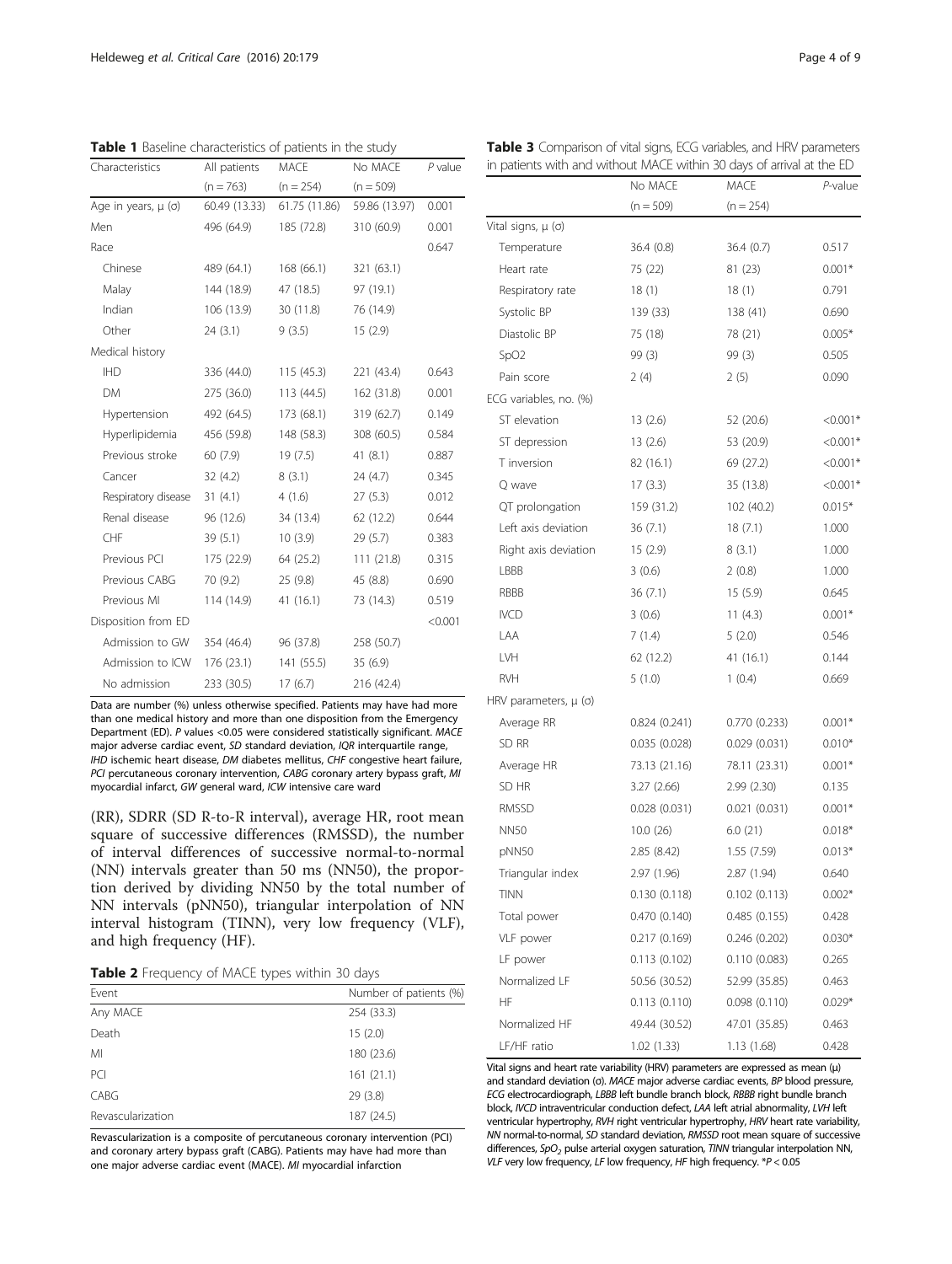Ten of the original 19 candidate variables remained in the model after backwards variable elimination in the multivariable model. These were age, gender, heart rate, ST elevation, ST depression, Q wave, QT prolongation, average R-to-R interval (AVRR), Triangular interpolation NN (TINN), and high frequency (HF) (Table 4). The Hosmer-Lemeshow test indicated satisfactory fit ( $p = 0.282$ ). Out of the ten predictors ST depression and ST elevation were the strongest with odds ratios of 10.83 (95 % CI 5.49, 21.36) and 8.48 (95 % CI 4.27, 16.85), respectively.

The final set of criteria for the SEDRSM is shown in Table 5. The unstandardized coefficients were normalized by dividing the total set by 0.277, which was the smallest common multiplicative factor. The normalized unstandardized coefficients were subsequently rounded off to the nearest integer. The SEDRSM has a range of 0 to 37.

The SEDRSM performed with an AUROC (or C statistic) of 0.780 (95 % CI 0.743, 0.817), compared to an AUROC of 0.653 (95 % CI 0.611, 0.695) for the TIMI (UA/NSTEMI) score in the prediction of 30-day MACE. The SEDRSM performed significantly better than the TIMI score  $(p < 0.001)$ . The ROC curves for the SEDRSM and the TIMI score are shown in Fig. 1.

Figure [2](#page-5-0) shows the SEDRSM score in relation to the rate of MACE. With an increase of the score constructed in the SEDRSM there is a proportionate increase in patients experiencing MACE. For example,

Table 4 Predictors of 30-day MACE after backwards elimination in multivariable regression

| Variables                           | Unstandardized P value<br>coefficients |         | Adjusted OR<br>(95 % CI) |
|-------------------------------------|----------------------------------------|---------|--------------------------|
| Gender (male vs female)             | 0.773                                  | < 0.01  | 2.17 (1.45, 3.23)        |
| Age, years $(260 \text{ vs } < 60)$ | 0.323                                  | 0.090   | 1.38 (0.95, 2.00)        |
| Heart rate, beat/min                |                                        | 0.066   |                          |
| $\geq$ 115                          | $\Omega$                               |         | 1.00                     |
| $\leq 55$                           | 1.510                                  | 0.038   | 4.52 (1.08, 18.89)       |
| $56 - 114$                          | 0.716                                  | 0.243   | 2.05 (0.62, 6.80)        |
| ST elevation (yes vs no)            | 2.138                                  | < 0.001 | 8.48 (4.27, 16.85)       |
| ST depression (yes vs no)           | 2.382                                  | < 0.001 | 10.83 (5.49, 21.36)      |
| Q wave (yes vs no)                  | 1.076                                  | 0.004   | 2.93 (1.41, 6.11)        |
| QT prolongation<br>(yes vs no)      | 0.372                                  | 0.054   | 1.45 (0.99, 2.12)        |
| AVRR (<0.77 vs ≥0.77)               | 0.415                                  | 0.034   | 1.52 (1.03, 2.22)        |
| <b>TINN</b>                         |                                        | 0.006   |                          |
| $0.11 - 0.17$                       | $\Omega$                               |         | 1.00                     |
| < 0.11                              | 0.712                                  | 0.002   | 2.04 (1.30, 3.20)        |
| >0.17                               | 0.277                                  | 0.279   | 1.32 (0.80, 2.18)        |
| HF power (< $0.07$ vs $\geq 0.07$ ) | 0.531                                  | 0.007   | 1.70 (1.16, 2.50)        |

MACE major adverse cardiac events, OR odds ratio, CI confidence interval, ED emergency department, AVRR average RR, TINN triangular index NN, HF high frequency

Table 5 Normalization of unstandardized coefficients and final corresponding SEDRSM scores

| Model criteria       | $\beta$ Coefficients |          | Final score    |
|----------------------|----------------------|----------|----------------|
| Gender, male         | 0.773                | 2.789    | 3              |
| Age in years, ≥60    | 0.323                | 1.165    | 1              |
| Heart rate, beat/min |                      |          |                |
| ≥115                 | 0                    | $\Omega$ | 0              |
| $\leq$ 55            | 1.510                | 5.448    | 5              |
| $56 - 114$           | 0.716                | 2.582    | 3              |
| ST elevation, yes    | 2.138                | 7.715    | 8              |
| ST depression, yes   | 2.382                | 8.597    | 9              |
| Q wave, yes          | 1.076                | 3.883    | $\overline{4}$ |
| QT prolongation, yes | 0.372                | 1.341    | 1              |
| AVRR < 0.77          | 0.415                | 1.498    | 1              |
| <b>TINN</b>          |                      |          |                |
| $0.11 - 0.17$        | 0                    | $\Omega$ | 0              |
| < 0.11               | 0.712                | 2.571    | 3              |
| >0.17                | 0.277                | 1.000    | 1              |
| HF power <0.07       | 0.531                | 1.916    | $\overline{2}$ |
|                      |                      |          |                |

Risk score ranges from 0 to 37. SEDRSM Singapore emergency department risk stratification model, AVRR average RR, TINN triangular index NN, HF high frequency

71.0 % of patients with the risk score of 15 or 16 have 30-day MACE. In Fig. [3](#page-5-0), we did a further investigation on the performance of the SEDRSM where the distributions of the risk scores are illustrated by outcome categories, that is, with and without 30-day MACE. The gray bars indicate the score distributions for patients

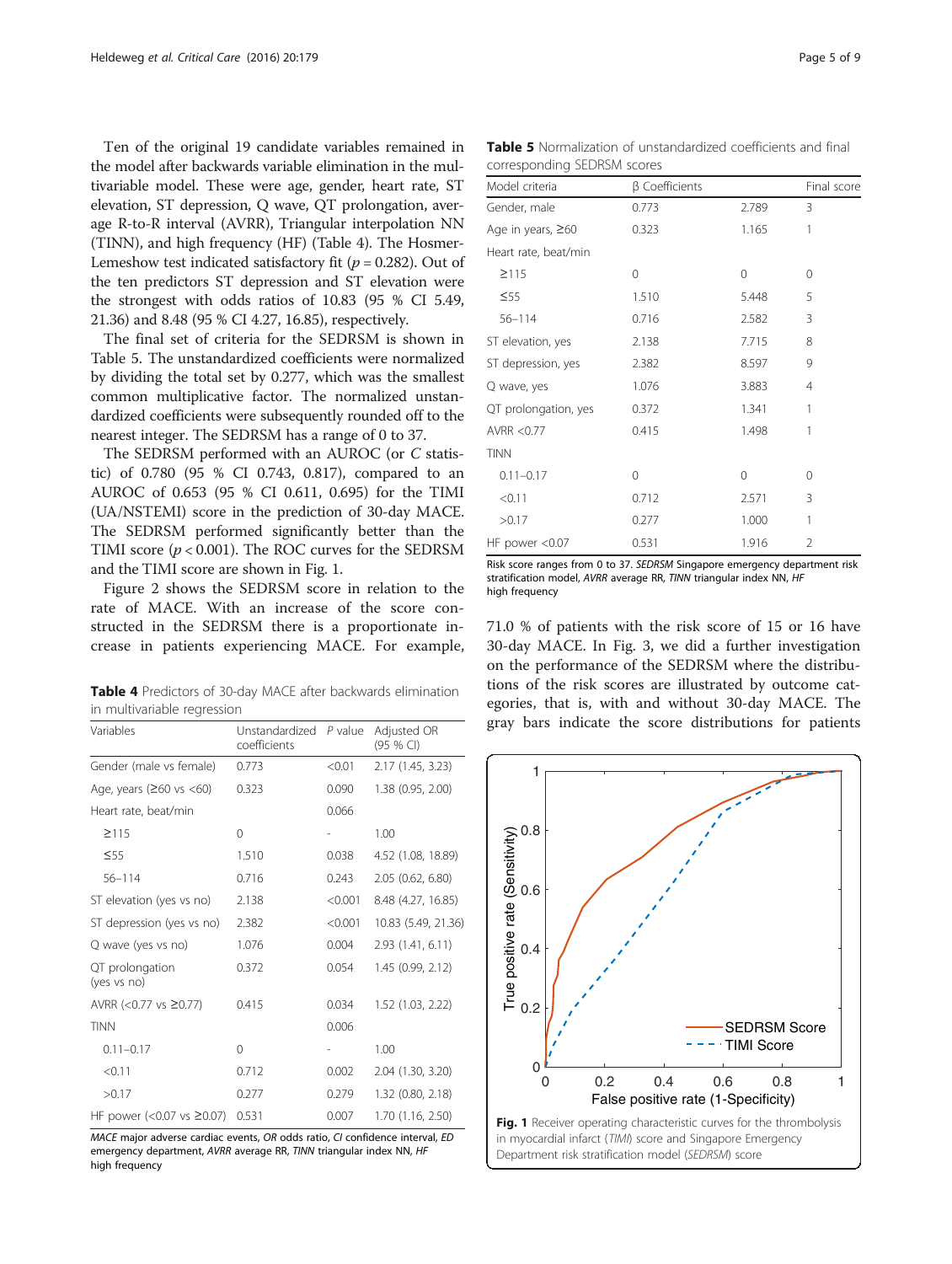<span id="page-5-0"></span>

with MACE in terms of percentage of total number of patients with MACE falling in each bin of the SEDRSM score. The dotted bars indicate the score distributions for patients without MACE. As seen from Fig. 3, the percentage of patients without MACE decreases generally from 32.3 % to 1.8 % as the risk stratification score increases, whereas the percentage of patients with MACE fluctuates in a range from 3.5 % to 27.6 %. Due to small numbers of extreme scores we combined scores 0–6 and 17–37, and paired the remaining numbers for illustration.

Table [6](#page-6-0) contains the discriminatory values of the SEDRSM and the TIMI score. The SEDRSM had better sensitivity of 0.709 (95 % CI 0.653, 0.765) and specificity of 0.674 (95 % CI 0.633, 0.715). The SEDRSM also had a higher positive predictive value of 0.520 (95 % CI 0.468, 0.573) and a negative predictive value of 0.823 (95 % CI 0.786, 0.859).

# **Discussion**

In this study we constructed a risk stratification model (the SEDRSM) incorporating vital signs, demographic data, ECG variables, and HRV parameters for the prediction of 30-day MACE in patients presenting to the ED with chest pain. In validation in the same cohort, the SEDRSM significantly outperformed the TIMI score in terms of AUROC (0.780 versus 0.653,  $p < 0.001$ ). Additionally, the SEDRSM performs better than the TIMI score in terms of sensitivity, specificity, positive predictive value, and negative predictive value.

Vital signs and 12-lead ECG variables are well-established and frequently employed during clinical risk prediction on the ED [\[11](#page-8-0), [32\]](#page-8-0). In contrast, many studies have reported the clinical and prognostic value of HRV parameters in the evaluation of patients with possible cardiovascular pathological conditions, but they have yet to be clinically applied [\[33\]](#page-8-0). This study demonstrates that HRV parameters can be successfully implemented in cardiovascular risk stratification on the ED, even amidst other established prognosticators. The TIMI score has been used as a benchmark due to its popularity and accuracy in predicting 30-day MACE in patients presenting to the ED with chest pain [\[31\]](#page-8-0). We used short-term (6-minute) recordings of 12-lead ECG as it has practical advantages in the time-scarce ED setting. Long-term (24-h) HRV analysis is prone to data analysis difficulties (e.g., failure to detect low-frequency oscillations and data-filtering difficulties).

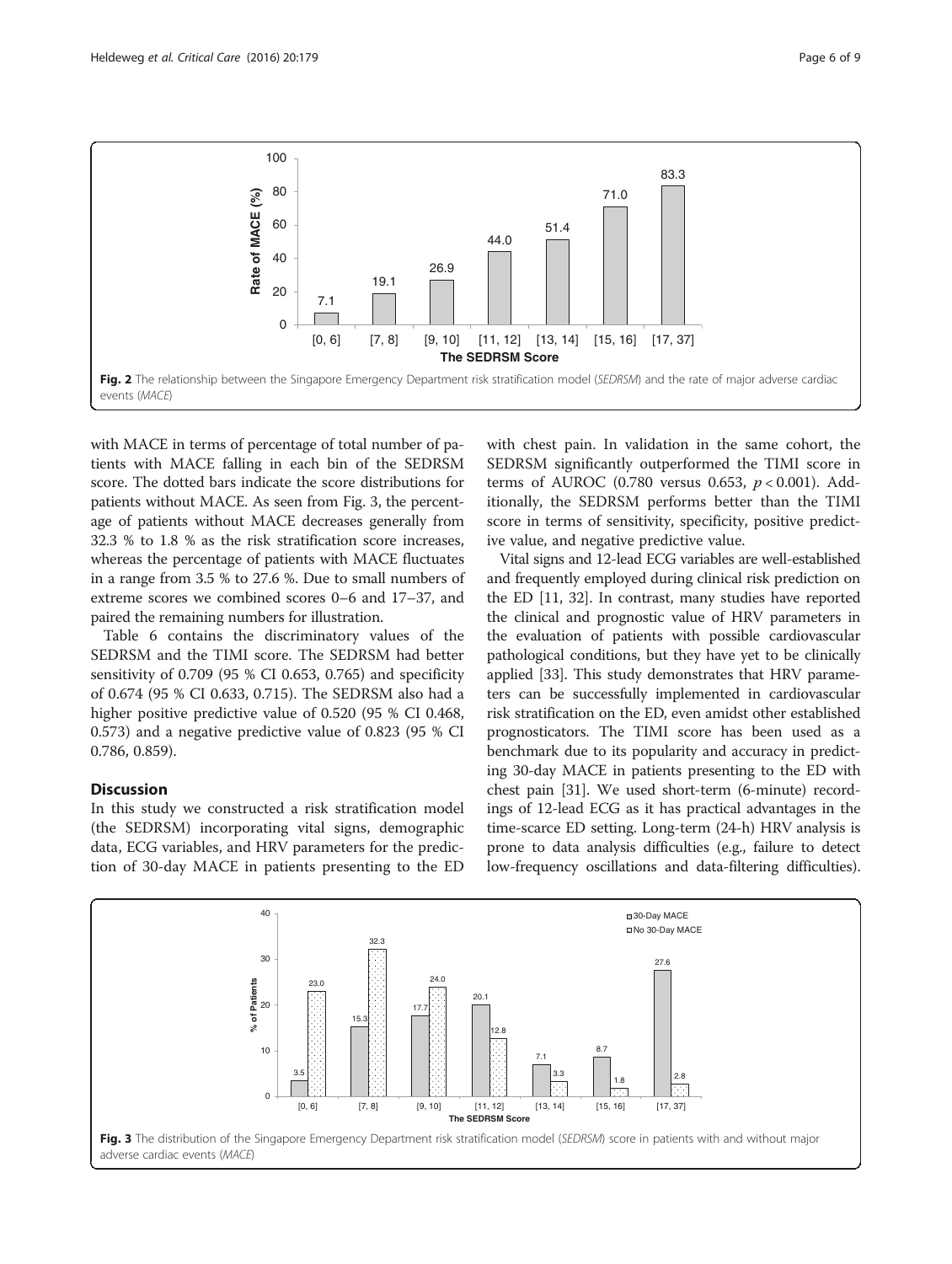<span id="page-6-0"></span>Table 6 Discriminatory values for the SEDRSM and TIMI scores

|                       | <b>SEDRSM</b>            | TIMI                     |
|-----------------------|--------------------------|--------------------------|
| AUROC (95 % CI)       | $0.780$ $(0.743, 0.817)$ | $0.653$ $(0.611, 0.696)$ |
| Cutoff score          | 9                        | 2                        |
| Sensitivity (95 % CI) | $0.709$ (0.653, 0.765)   | 0.618 (0.558, 0.678)     |
| Specificity (95 % CI) | $0.674$ (0.633, 0.715)   | $0.572$ (0.529, 0.615)   |
| PPV (95 % CI)         | 0.520 (0.468, 0.573)     | 0.419(0.369, 0.469)      |
| NPV (95 % CI)         | $0.823$ (0.786, 0.859)   | 0.750 (0.707, 0.793)     |

The Singapore Emergency Department risk stratification model (SEDRSM) has a range of 0 to 37; the thrombolysis in myocardial infarct (TIMI) score has a range of 0 to 7. AUROC area under the receiver operating characteristic, CI confidence interval, PPV positive predictive value, NPV negative predictive value

Recent evidence demonstrated a comparable predictive value for short-term vs long-term HRV analysis [\[34, 35](#page-8-0)]. The role of HRV in cardiovascular risk prediction has been examined previously but we cannot make direct comparisons with our study due to fundamental differences in methodology (i.e., no inclusion of 12-lead ECG variables) and a low yield of patients meeting the primary endpoints in previous reports [\[26\]](#page-8-0).

Calculating HRV requires only ECG monitoring and standard analysis software [[36](#page-8-0), [37](#page-8-0)]. The SEDRSM had an AUROC of 0.780 versus an AUROC of 0.653 for the TIMI score. Risk stratification models are considered reasonable when the AUROC (or C statistic) is higher than 0.7 and strong when it exceeds 0.8 [[38\]](#page-8-0). Our findings reaffirm the potential role of HRV amidst clinical cardiovascular predictors such as 12-lead ECG variables, and demonstrate a good performance compared to a widely used cardiovascular ED risk prediction model; however, there are still many opportunities for enhancement.

Our results show that three HRV parameters are significant predictors in a multivariable prediction model. Additionally, four 12-lead ECG variables, and two demographic variables were strong significant predictors in the multivariable model. Only one vital sign, heart rate, was incorporated as a criterion into the model. The heart rate can also be obtained through processing of the 12-lead ECG. This tool would allow wider diffusion of HRV parameters into clinical use as it enables HRV parameter interpretation by the physician, which is nearly impossible by manual methods. The SEDRSM allows early clinical anticipation of MACE on the ED, and thus facilitates early intervention.

HRV is a highly complex nonlinear phenomenon; even though time-domain and frequency-domain HRV parameters are most frequently employed (designated as the "classical analysis") they are not fully representative due to their linear and stationary nature. Evidence suggests that nonlinear HRV parameters are much more suitable for the assessment and prognosis of cardiovascular

risk than the "classical analysis" [\[39\]](#page-8-0). However, more highquality longitudinal studies are required to establish the applicability of nonlinear HRV parameters [\[13\]](#page-8-0).

Fragmented QRS complex is an easily obtainable ECG index that might further enhance cardiovascular risk prediction models [\[40\]](#page-8-0). Signal averaged ECG analysis has been demonstrated to have a high negative predictive value [[41\]](#page-8-0), and could be employed simultaneously with HRV processing. Microvolt T-wave alternans, a measure of repolarization dispersion, has been employed in the prediction of cardiac death and may add value to HRV and signal averaged ECG (SAECG) analysis [\[42](#page-8-0)]. Last, the occurrence of specific early repolarization morphological features that are frequently difficult to distinguish from true ST elevation, have recently been associated with increased risk of unexpected death. These patterns are considered particularly useful to refine risk stratification and identify a high-risk subset of patients; future research could explore the value of incorporating certain repolarization morphological features into risk prediction using the HRV and 12-lead ECG analysis [\[43](#page-8-0), [44](#page-8-0)].

### Limitations

In our study we have compared the performance of the SEDRSM and the TIMI score for the prediction of 30 day MACE in patients presenting to the ED with chest pain. The SEDRSM score was only evaluated in our local population, whereas the TIMI score has been popular and widely validated, despite the fact that it was designed for a slightly different specification [[4\]](#page-8-0). Though there is now evidence of its usefulness in this setting [[31\]](#page-8-0), the usefulness of some of the criteria in the TIMI score is questionable in the ED. For example, the TIMI score requires knowledge of results of prior cardiac catheterization, which might not be available. Newer risk stratification scores have been developed that are specifically calibrated towards patients presenting to the ED with chest pain. For example, the history, ECG, age, risk factors (HEART) score [[45](#page-8-0)] and the Emergency Department assessment of chest pain score (EDACS) score [[46](#page-8-0)] could serve as better benchmarks due to their applicability to, and specific design for, an ED setting in which the risk of 30-day MACE needs to be assessed [[47\]](#page-8-0).

Our study evaluates HRV as a quantitative measure of a supposed quantitative primary endpoint, MACE. However, MACE includes revascularization (either through PCI or CABG) as a category, which is not necessarily a purely quantitative endpoint. Patient choice, i.e., the decision by patients to reject revascularization at their own risk, is a qualitative phenomenon. The revascularization endpoint therefore interferes with the computation of quantitative linear relationships between predictor and endpoint. In our study we have not corrected for, or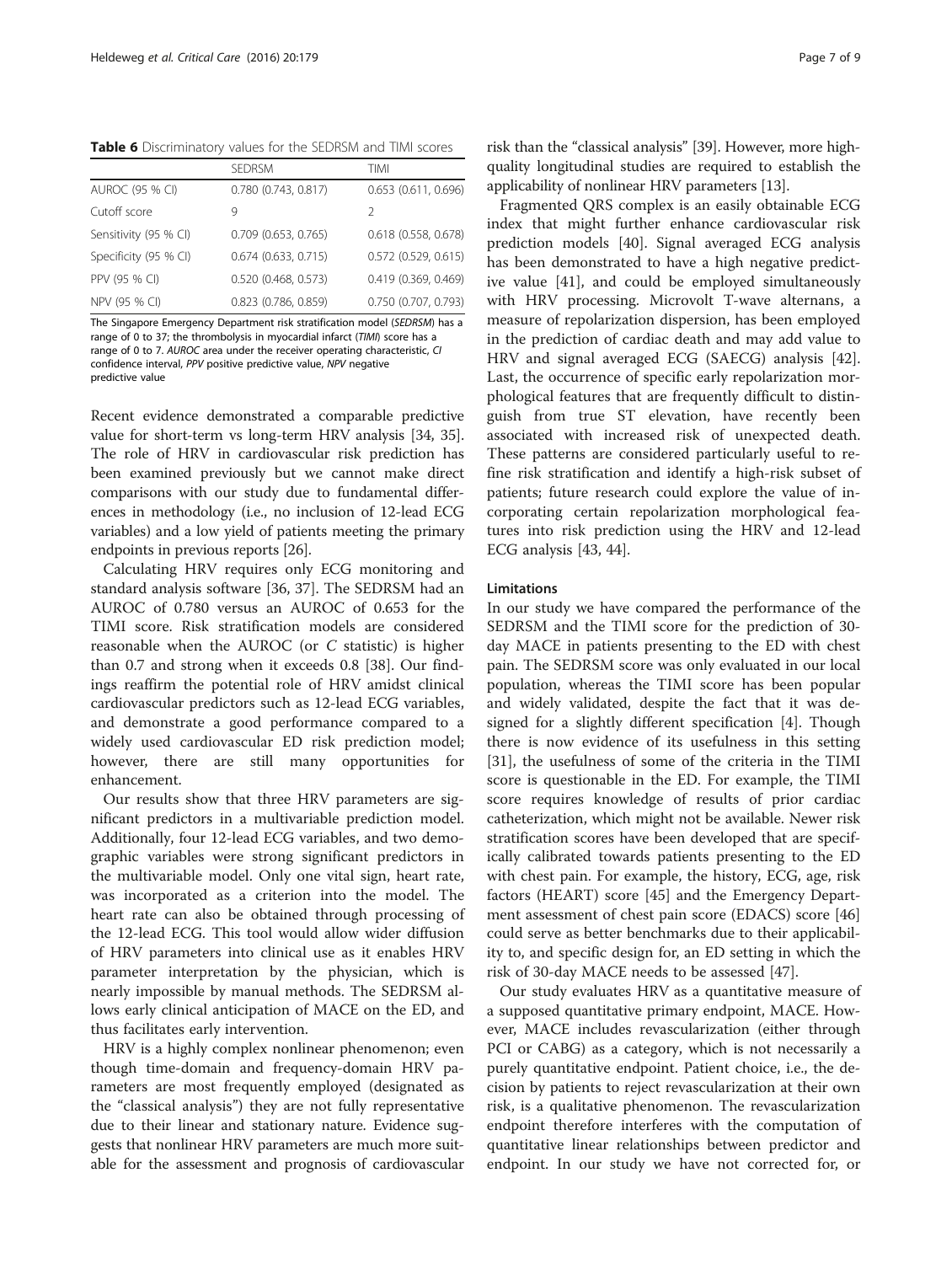<span id="page-7-0"></span>quantified the number of patients rejecting medical diagnostics or therapy at any point after presentation to the ED. A modification of endpoint or exclusion of these patients would likely facilitate a more accurate linear relationship between predictor and endpoint.

In addition to the above limitations, we note that HRV parameters can not be manually calculated or interpreted. In this study, we used our in-house software to derive HRV measurements. We are currently developing a portable hardware device to integrate data acquisition and analysis. We believe that such a device will help clinicians quickly identify patients at high risk of developing MACE.

### Conclusions

In our single-center, single-cohort study of patients presenting to the ED with chest pain, our risk stratification model (the SEDRSM) outperformed the TIMI score for the prediction of MACE, a composite endpoint of MI, revascularization, and death (AUROC of 0.780 versus 0.653 respectively). The SEDRSM incorporated the following criteria: age, gender, heart rate, three HRV parameters, and four 12-lead ECG variables. The SEDRSM provides useful information for making decisions about the placement of ED patients with chest pain under observation, and in determining the therapeutic strategy. The SEDRSM contains eight criteria that can be acquired by processing electrocardiographic data, allowing for a 12-lead ECG-based risk prediction device, setting aside only the manual input of demographic criteria. A risk stratification device could employ machine learning techniques that reduce information loss occurring during the construction of multivariable linear association models. There are several other ECGbased variables that can be valuable additions to our risk stratification score; these include nonlinear HRV parameters and novel depolarization or repolarization ECG variables. Our study demonstrates the potency and suitability of the SEDRSM for cardiovascular risk prediction in the ED, but also warrants evaluation and possibly resolution of existing limitations before it can be implemented in clinical practice.

#### Key messages

- The Singapore General Hospital (SGH) Emergency Department risk stratification model (SEDRSM) was proposed for patients with chest pain
- The SEDRSM outperformed the TIMI score in predicting 30-day major adverse cardiac events

#### Abbreviations

ACC/AHA, American College of Cardiology/American Heart Association; BP, blood pressure; CABG, coronary artery bypass graft; CHF, congestive heart failure; CI, confidence interval; DM, diabetes mellitus; ECG, electrocardiogram; ED, emergency department; EDACS, Emergency Department assessment of chest pain score; EMR, electronic medical records; GRACE, global registry of acute coronary events; GW, general ward; HEART, history, ECG, age, risk factors, Troponin; HF, high frequency; HR, heart rate; HRV, heart rate

variability; ICW, intensive care ward; IHD, ischemic heart disease; IVCD, intraventricular conduction defect; LAA, left atrial abnormality; LBBB, left bundle branch block; LF, low frequency; LVH, left ventricular hypertrophy; MACE, major adverse cardiac event; MI, myocardial infarction; NHCS, National Heart Centre Singapore; NN, normal-to-normal intervals; NN50, number of interval differences of successive NN intervals greater than 50 ms; PACS, patient acuity category scale; PCI, percutaneous coronary intervention; pNN50, proportion derived by dividing NN50 by the total number of NN intervals; PURSUIT, Platelet glycoprotein IIb/IIIa in unstable angina: receptor suppression using integrilin therapy; RBBB, right bundle branch block; REDCap, research electronic data capture; RMSSD, root mean square of successive differences; ROC, receiver operator characteristic; RR, R-to-R interval; RVH, right ventricular hypertrophy; SAECG, signal averaged ECG; SDRR, standard deviation R-to-R interval; SEDRSM, Singapore Emergency Department risk stratification model; SGH, Singapore General Hospital; TIMI, thrombolysis in myocardial infarct; TINN, triangular interpolation of NN interval histogram; UA/NSTEMI, unstable angina/ non-ST-elevation myocardial infarct; VLF, very low frequency

#### Acknowledgements

We would like to thank and acknowledge all contributions made from doctors, nurses, and research assistants from the Department of Emergency Medicine, Singapore General Hospital.

#### Authors' contributions

MLAH, NL, and MEHO planned and established the project, performed data collection and analysis, and drafted the manuscript. ZXK performed data collection and drafted the manuscript. SFC, WKL, and MH performed data analysis and reviewed critical revisions. All authors took part in manuscript writing and approved the final manuscript.

#### Competing interests

Marcus Eng Hock Ong and Nan Liu have a patent filing related to this study (System and method of determining a risk score for triage, Application Number: US 13/791,764). Marcus Eng Hock Ong has a patent filing related to this study (Method of predicting acute cardiopulmonary events and survivability of a patient, Application Number: US 13/047,348). Marcus Eng Hock Ong also has a licensing agreement with ZOLL Medical Corporation for the patented technology. There are no further patents, products in development or marketed products to declare. All the other authors do not have either commercial or personal associations or any sources of support that might pose a conflict of interest in the subject matter or materials discussed in this manuscript.

#### Author details

<sup>1</sup>University of Groningen, Groningen, Netherlands. <sup>2</sup>Department of Emergency Medicine, Singapore General Hospital, Outram Road, Singapore 169608, Singapore. <sup>3</sup>Centre for Quantitative Medicine, Duke-NUS Medical School, Singapore, Singapore. <sup>4</sup>Department of Clinical Research, Singapore General Hospital, Singapore, Singapore. <sup>5</sup>Department of Internal Medicine University Medical Centre Groningen, Groningen, Netherlands. <sup>6</sup>Health Services and Systems Research, Duke-NUS Medical School, Singapore, Singapore.

### Received: 11 January 2016 Accepted: 1 June 2016 Published online: 11 June 2016

#### References

- 1. Weiss AJ, Wier LM, Stocks C, Blanchard J. Overview of Emergency Department Visits in the United States, 2011. In: Healthcare Cost and Utilization Project (HCUP) Statistical Briefs #174. Rockville, MD: Agency for Healthcare Research and Quality. 2014.
- Anderson JL, Adams CD, Antman EM, Bridges CR, Califf RM, Casey Jr DE, Chavey WE, 2nd, Fesmire FM, Hochman JS, Levin TN, et al. ACC/AHA 2007 guidelines for the management of patients with unstable angina/non-STelevation myocardial infarction: a report of the American College of Cardiology/American Heart Association Task Force on Practice Guidelines (Writing Committee to Revise the 2002 Guidelines for the Management of Patients With Unstable Angina/Non-ST-Elevation Myocardial Infarction) developed in collaboration with the American College of Emergency Physicians, the Society for Cardiovascular Angiography and Interventions, and the Society of Thoracic Surgeons endorsed by the American